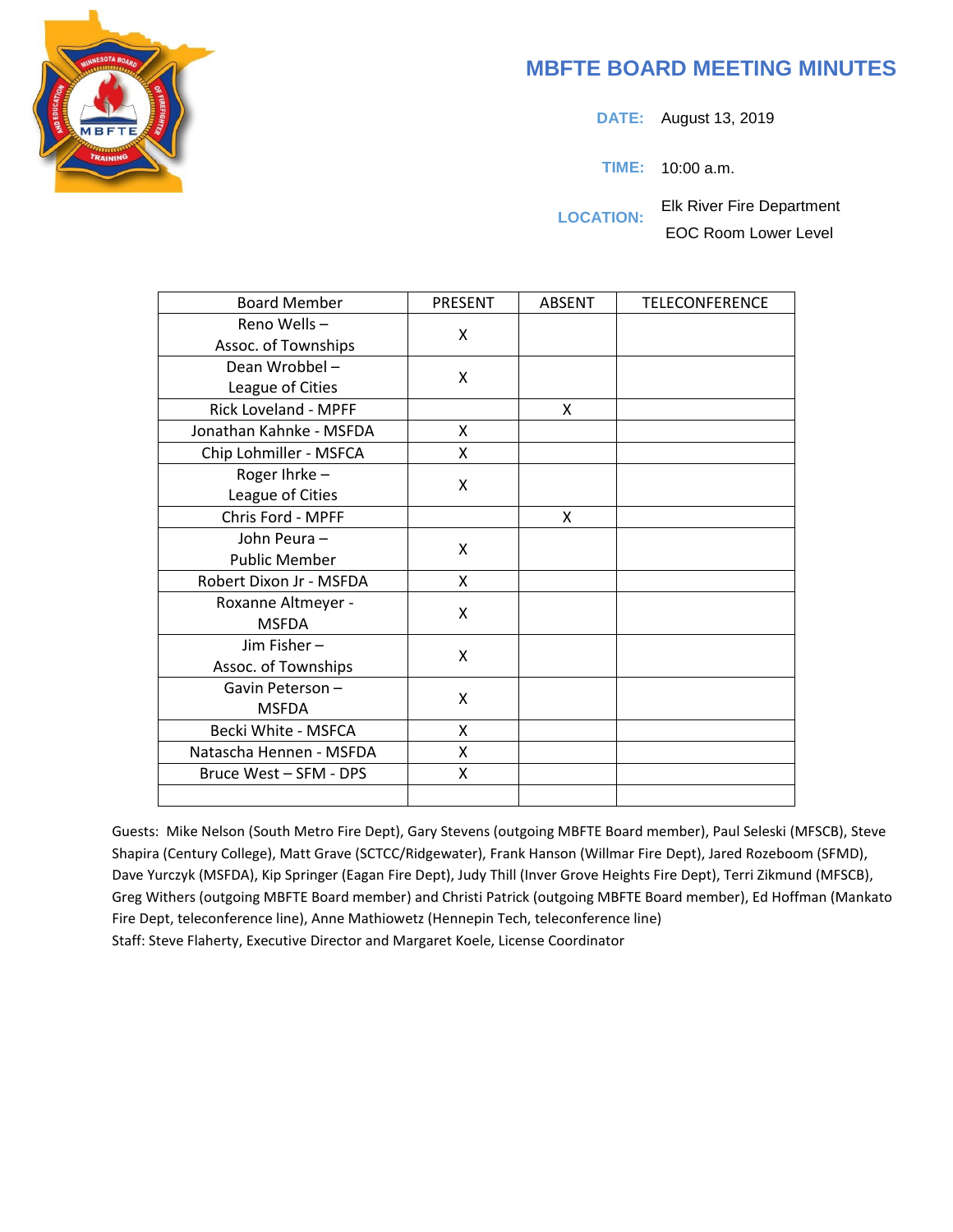- **I. Call to order – Dean Wrobbel, Chair** 10:05 a.m.
	- **a.** Accept agenda
		- **i.** Agenda additions
			- 1. Board members wear shirts to next meeting for website picture
				- a. Agenda approved with additions
- **II. Approval of minutes from May 14, 2019** 
	- a. Minutes approved as written
- **III. Board Members**
	- a. Outgoing members presented with certificates signed by the Governor
		- **i.** Christi Patrick
		- **ii.** Greg Withers
		- **iii.** Gary Stevens
		- **iv.** Mark Bergerson
	- b. New Members
		- **i.** Orientation went well with the new members
			- 1. Roxanne Altmeyer
			- 2. John Peura
			- 3. Robert Dixon Jr
			- 4. Gavin Peterson
	- c. Appointment opening
		- **i.** Chris Ford 1/6/2020
			- 1. Chris Ford emailed that he will be seeking to stay on the board for reappointment

#### **IV. Reports**

- **a.** Treasurer, Becki White
	- **i.** We ended with a zero balance for the end of the biennium
		- 1. \$4,265,000 board budget for FY20
	- **ii.** \$2.2 million in redistribution
		- **1.** FSA balance, Marshal West
			- **a.** This account is a fire safety surcharge .05% charge on each homeowners insurance policy that gets collected and funds the SFMD, MBFTE and state wide teams)
				- **i.** \$14,207,274.42 FY19 collections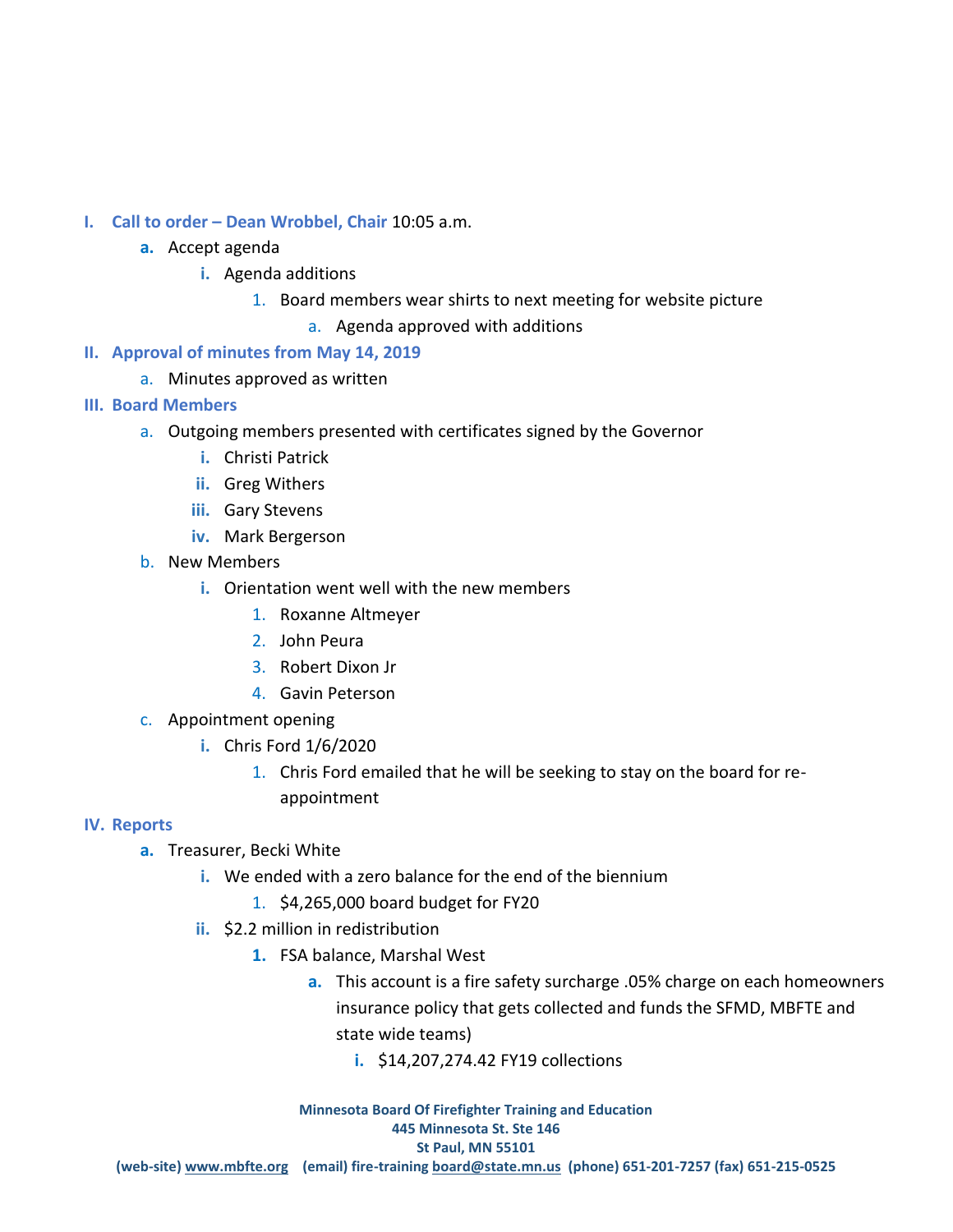- **ii.** \$13,043,000 fiscal year budget for base budgets (SFM, MBFTE, MART, Task Force One and state response teams)
- **iii.** \$1,164,274.42 one-time funding appropriation provided to various groups
	- **1.** Task Force One \$454,274.42
	- **2.** MnFIRE \$60,000
	- **3.** Washer Extractor & Dryer Grant \$400,000
	- **4.** State Fire Marshal Division \$250,000
		- a. Non Responsible Party fund
		- b. Service Planning grant
- **b.** \$479,000 collected July 2019 starting new fiscal year
- **c.** Chief Financial Officer recommends \$2 million stay in the operational account at all times
- **d.** Base budget increase requests will be reviewed next August by the FSAC for the FY2022 biennium
- **e.** One time appropriation presentations are held in June by the FSAC
- **b.** Executive Director, Steve Flaherty
	- **i.** 687 departments used the reimbursement program this year which is a decrease from last year where 702 submitted
		- **1.** 31 departments submitted that did not submit last year, 4 for the first time
		- **2.** 11 departments still have never submitted for reimbursement
		- **3.** Region 5 continues to see the extra funding from Sourcewell
		- **4.** More than \$2.2 million was redistributed to 302 departments around the state
- **c.** Executive Committee, Chair Dean Wrobbel
	- **i.** Committee did not meet
	- **ii.** We will hold discussion later in the agenda regarding committees and draft minutes
- **d.** Licensing/License Review/Legislative Committee
	- **i.** Committee did not meet
	- **ii.** Legislative update on MBFTE and DNR statutes, Steve Flaherty Executive Director
		- **1.** Statutes all passed through legislation, we have not seen final statute language from the Revisor's Office yet
			- **a.** DNR wild land firefighters are exempt from licensure in their statute, as it did pass through legislation
		- **2.** MBFTE does not have anything to bring forward to the next legislative session
- **e.** Training Committee, Chair Dean Wrobbel
	- **i.** Committee did not meet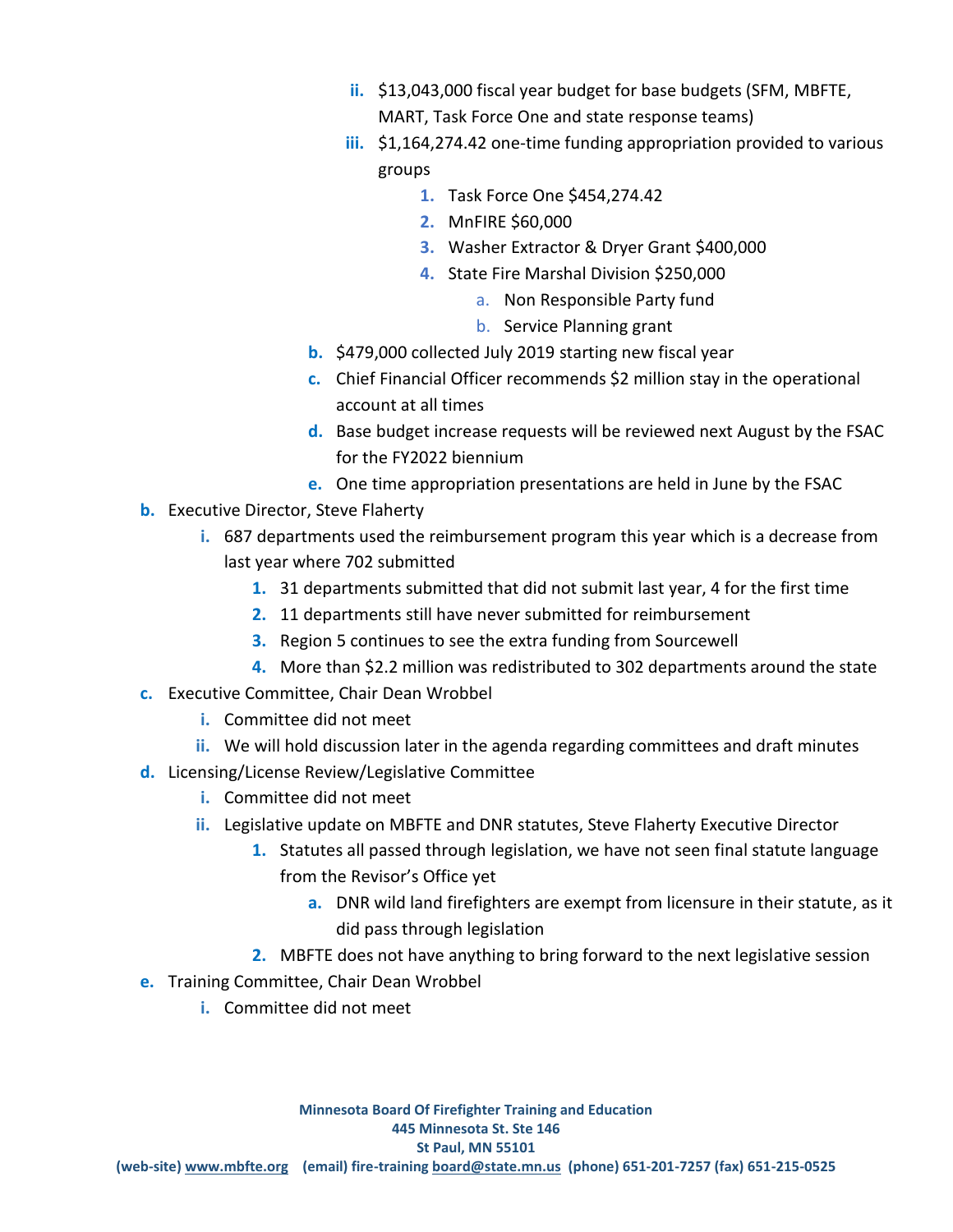- **1.** Conference & Seminar review committee met via teleconference line to review the applications submitted, if the board should choose to fund this program again
	- **a.** \$84,000 in requests
	- **b.** \$43,000 committee recommendations
- **f.** Fire Service Specialist Report
	- **i.** The Specialists have been very busy with helping to contact departments for rosters and submissions for reimbursements
		- **1.** They are very appreciative of the database provided by MBFTE with the updated information it provides
		- **2.** They have been helping answer questions with the qualified instructor process since that has just rolled out
		- **3.** MBFTE continues to be the number one topic of calls and emails across the state

### **V. Public comment**

- a. No public comment
	- **i.** In the board folders there are several letters submitted by departments for your review in regards to the NFPA1001 program

### **VI. Old business**

- a. Discussion on having committees
	- **i.** Suggestions
		- 1. Licensing/Legislative committee as needed basis
			- a. Marshal West suggested there should be a licensing committee of at least 3 members, so the License Coordinator has someone to go to with information from the AG office or policy issues that come up with licensing
				- i. Have an annual meeting then other meetings as needed
		- 2. Training & Executive committee
			- a. Meet two weeks prior to the board meeting
			- b. Five members
			- c. Members need to have equal representation from the board and across the state
			- d. Need to have equal organization representation by board members on each committee
			- e. Need to trust the committees to do the work on decisions to bring recommendations back to the board
				- i. If the same discussions are taking place that the committees have, then we should bypass committees and just have all business conducted by the board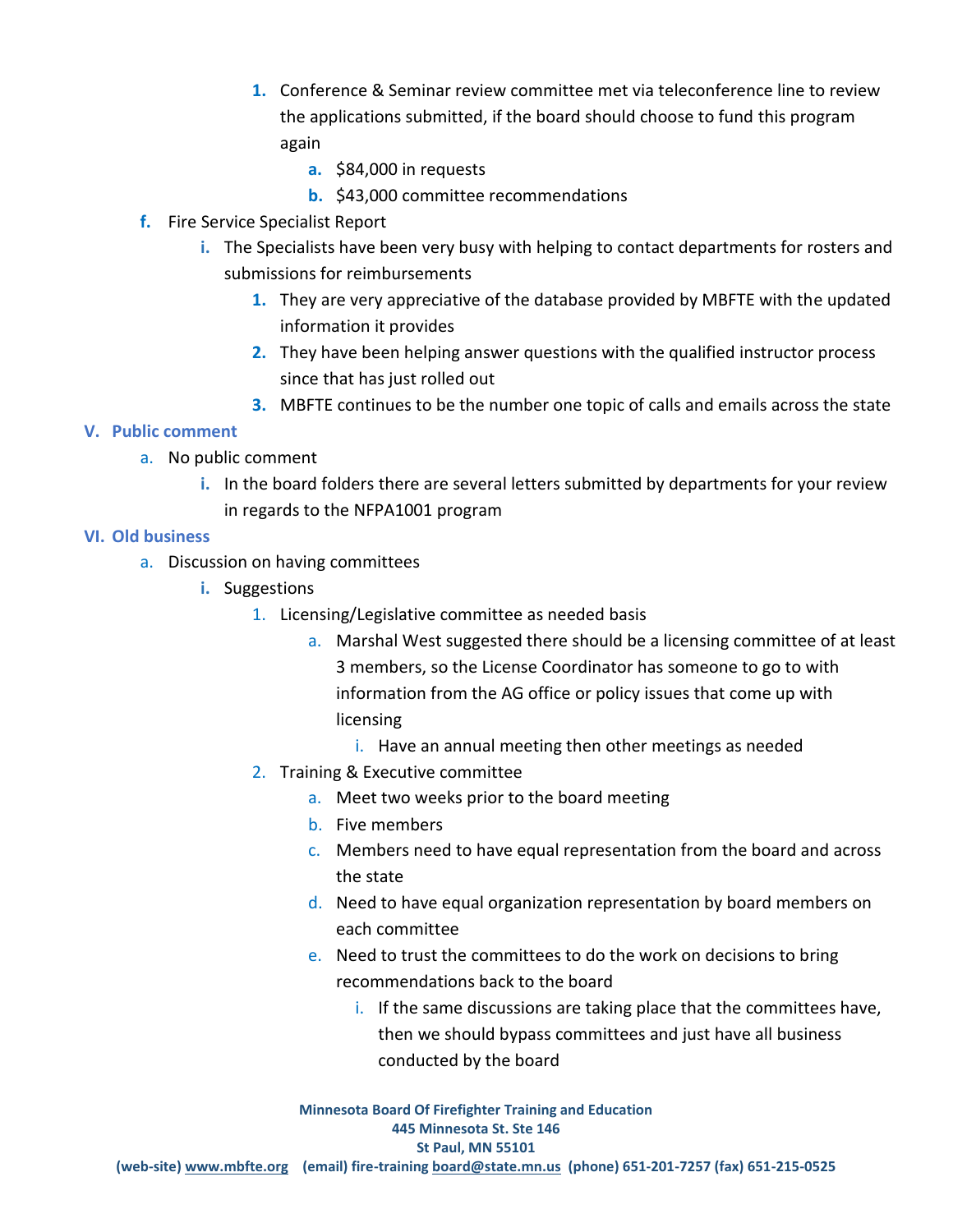- **ii.** Draft committee minutes out to board members prior to approval
	- 1. The AG office recommends not to send out non approved minutes until the committees have approved them, once approved then can be made public
	- 2. Suggestion is send out an outline of what was discussed at the committee meeting to the board members
		- a. The agenda for that meeting lists the outline of what would be discussed at the committee meeting
			- i. If presentations occur the handouts can be sent out to the board members on the presentations
	- 3. Meetings are always open to the public and have conference call line to accommodate those that cannot attend in person
- b. Bylaw revision draft
	- **i.** Calendar revised for inclement weather cancellations with rescheduling the meeting to the following week same day (depending on holiday's or elections)
		- 1. Jim Fisher motioned to approve, Natascha Hennen second the motion, motion carried
	- **ii.** Adopting "Roberts Rules" as a guideline to the bylaws
		- 1. The board will follow state guidelines per the AG office
	- **iii.** Video conferencing added to allow for meetings
		- 1. Feedback from AG office if need to make public
			- a. The board will continue telephone conference and not go forward with video conference

### **VII.New business**

- a. Budget discussion
	- **i.** Recommendation by Executive Director \$4,265,000
		- 1. \$245,000 Operation budget
		- 2. \$100,000 Fire Service Specialist
		- 3. \$20,000 for Target Solutions pilot program
			- a. If the board does not move forward with the RFP we would have to start process over from the beginning again
			- b. Online training was a recommendation in the fire study by the fire service
			- c. The board could ask the FSAC for a base budget increase for the cost of the Target Solutions program going forward when the cost is \$130,000 for 5 yr program (\$6.41 per firefighter)
			- d. Target Solutions will be based in Minnesota and they will do all the training across the state
			- e. State level training can be pushed out through that program to all departments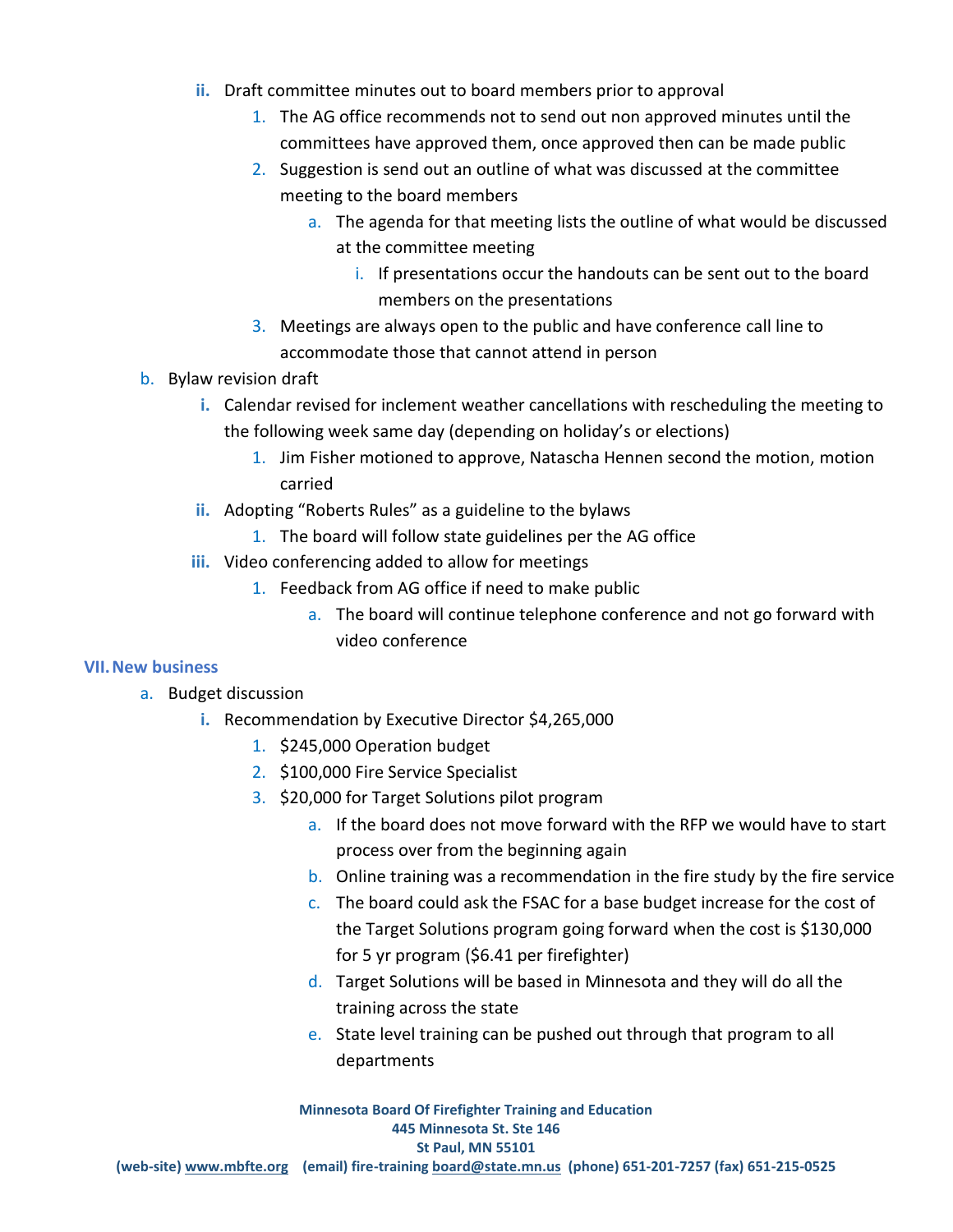- f. The program has reporting features to track training of each firefighter
- g. 30 day written opt out clause by the state or Commissioner with or without cause
	- i. Chip Lohmiller motioned to approve the \$20,000 for Target Solutions for this year only, Reno Wells second the motion
		- 1. \$20,000 for pilot program of 40 departments
			- a. Motion withdrew by Chip Lohmiller as he was only motioning for the \$20,000 not moving forward with any further funding and Reno Wells thought the motion was for the whole contract proposal of \$20,000 for the pilot program and \$130,000 after that annually for 4 years
	- ii. Becki White motioned to approve the Target Solutions five year contract proposal with the opt out clause, \$20,000 pilot program and \$130,000 for 4 years after the pilot, Reno Wells second the motion
		- 1. John Kahnke commented that we need the vendor to know how to promote this program to get more people involved in using it
			- a. We will have to help promote with cards or letters to all departments through mail or email

## **i. Roll call vote for motion, motion carried unanimous**

- 4. \$689,715 needs to be taken out of the budget for FY19 NFPA1001 students and Instructor students that did not complete in one fiscal year, board gave two fiscal years to complete
	- a. The board can answer to the funding by being accountable for funds with students completing the course and passing the certification before reimbursement is made
	- b. Suggest not to have a redistribution in the first of the biennium and carry over for the next fiscal for the NFPA1001 program for those students that do not complete the program within the first year
- 5. \$1,701,840 training reimbursements (\$84 per firefighter)
	- a. 20260 staff numbers from the roster collections
- 6. \$1,096,000 NFPA1001 program (800 seats)
	- a. 800 students at \$1,370 for the course
	- b. Ability to have two years to complete the course and pass the certifications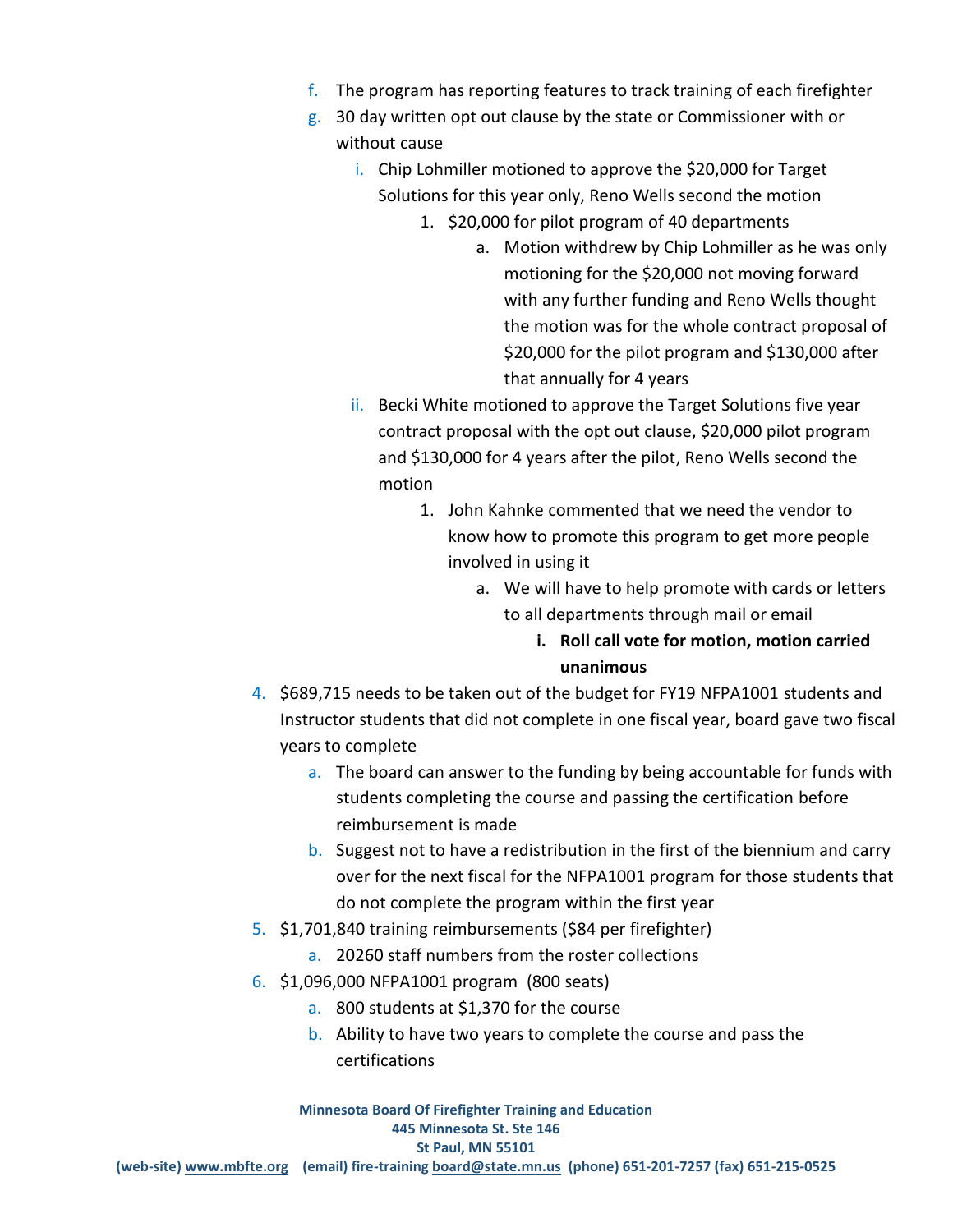- c. We should not have to allocate seats to providers and academies as we only had 700 students complete the course and pass the certifications, even though 1200 went through the program
	- i. Giving the two years to complete helps hold that number that we can allow the same amount of students to go through the program again this year
- 7. \$192,000 certification exams
	- a. \$240 for the exams, increased by MFSCB from \$230 last year
- 8. \$139,500 Live Burn program
	- a. 93 live burns
- 9. \$43,000 Seminars/Conferences
- 10. \$37,945 Leadership course
	- a. Not being held at Camp Ripley because of logistical issues of getting rooms cancelled when in route to the facility for the class and classrooms moved to smaller rooms than planned
		- i. Going to one class with 25 students with 4 modules
		- ii. Holding classes at a hotel where assured rooms and classrooms
		- iii. Savings come from having instructors only once rather than having them come out for two separate classes
- 11. The Executive Director encourages the board to lock in the programs for two years
	- a. When change programs annually makes it very difficult to educate the fire service on changes each year. We need to be more consistent
	- b. When changing programs is costly when have to change our database programming to accommodate changes made each budget year on programs
		- i. Example is NFPA1001 when take a certification out of the full 1001 program to have the department pay for one certification cost was costly programming change, then to pay the programmer to change it back again when changed the program back to a full program again. We need to be more consistent with our programs
- **ii.** TOTAL \$3,210,285
	- 1. Board Discussion
		- a. Marshal West motions to approve the Executive Directors recommendation for FY20 budget, Chip Lohmiller second the motion
			- **1. Roll call vote motion carried unanimous** 
				- a. We need to look at each financial number on annual basis then decide on the programs